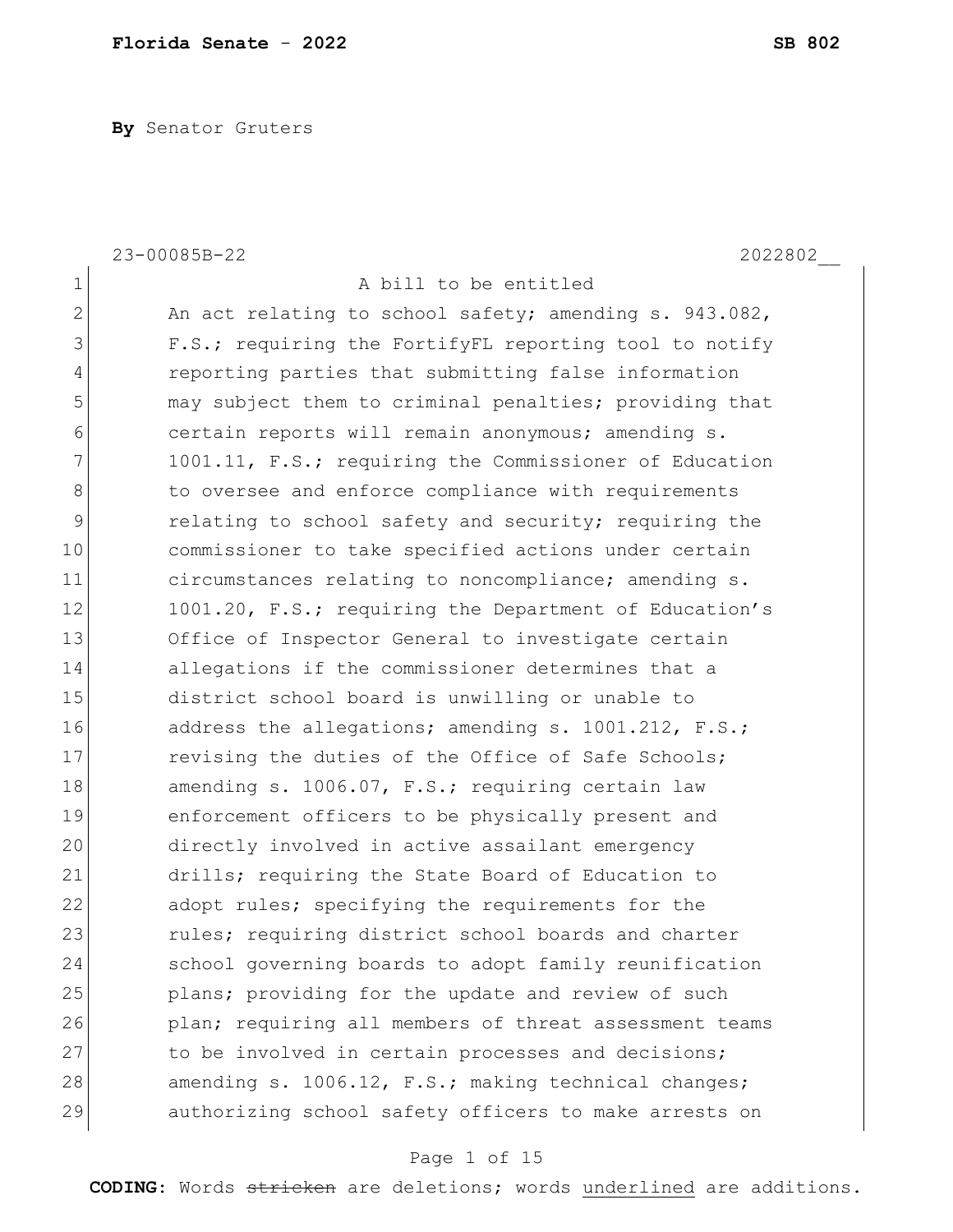|    | 23-00085B-22<br>2022802                                          |  |  |  |  |  |  |  |  |  |  |  |
|----|------------------------------------------------------------------|--|--|--|--|--|--|--|--|--|--|--|
| 30 | property owned or leased by a charter school under a             |  |  |  |  |  |  |  |  |  |  |  |
| 31 | charter contract; requiring district school                      |  |  |  |  |  |  |  |  |  |  |  |
| 32 | superintendents or charter school administrators,                |  |  |  |  |  |  |  |  |  |  |  |
| 33 | instead of school districts, to notify county sheriffs           |  |  |  |  |  |  |  |  |  |  |  |
| 34 | and the Office of Safe Schools of certain safe-school            |  |  |  |  |  |  |  |  |  |  |  |
| 35 | officer-related incidents; specifying training                   |  |  |  |  |  |  |  |  |  |  |  |
| 36 | requirements for certain safe-school officers;                   |  |  |  |  |  |  |  |  |  |  |  |
| 37 | amending s. 1006.1493, F.S.; requiring the Florida               |  |  |  |  |  |  |  |  |  |  |  |
| 38 | Safe Schools Assessment Tool to address policies and             |  |  |  |  |  |  |  |  |  |  |  |
| 39 | procedures to prepare for and respond to natural and             |  |  |  |  |  |  |  |  |  |  |  |
| 40 | manmade disasters; amending s. 1008.32, F.S.;                    |  |  |  |  |  |  |  |  |  |  |  |
| 41 | authorizing the State Board of Education to direct a             |  |  |  |  |  |  |  |  |  |  |  |
| 42 | school district to suspend the salaries of certain               |  |  |  |  |  |  |  |  |  |  |  |
| 43 | officials if the state board determines the district             |  |  |  |  |  |  |  |  |  |  |  |
| 44 | school board is unwilling or unable to comply with law           |  |  |  |  |  |  |  |  |  |  |  |
| 45 | or state board rule; providing effective dates.                  |  |  |  |  |  |  |  |  |  |  |  |
| 46 |                                                                  |  |  |  |  |  |  |  |  |  |  |  |
| 47 | Be It Enacted by the Legislature of the State of Florida:        |  |  |  |  |  |  |  |  |  |  |  |
| 48 |                                                                  |  |  |  |  |  |  |  |  |  |  |  |
| 49 | Section 1. Effective October 1, 2022, paragraph (c) is           |  |  |  |  |  |  |  |  |  |  |  |
| 50 | added to subsection (2) of section 943.082, Florida Statutes, to |  |  |  |  |  |  |  |  |  |  |  |
| 51 | read:                                                            |  |  |  |  |  |  |  |  |  |  |  |
| 52 | 943.082 School Safety Awareness Program.-                        |  |  |  |  |  |  |  |  |  |  |  |
| 53 | (2) The reporting tool must notify the reporting party of        |  |  |  |  |  |  |  |  |  |  |  |
| 54 | the following information:                                       |  |  |  |  |  |  |  |  |  |  |  |
| 55 | (c) That if, following an investigation, it is determined        |  |  |  |  |  |  |  |  |  |  |  |
| 56 | that a person knowingly submitted a false tip through FortifyFL, |  |  |  |  |  |  |  |  |  |  |  |
| 57 | the Internet protocol (IP) address of the device on which the    |  |  |  |  |  |  |  |  |  |  |  |
| 58 | tip was submitted will be provided to law enforcement agencies   |  |  |  |  |  |  |  |  |  |  |  |

# Page 2 of 15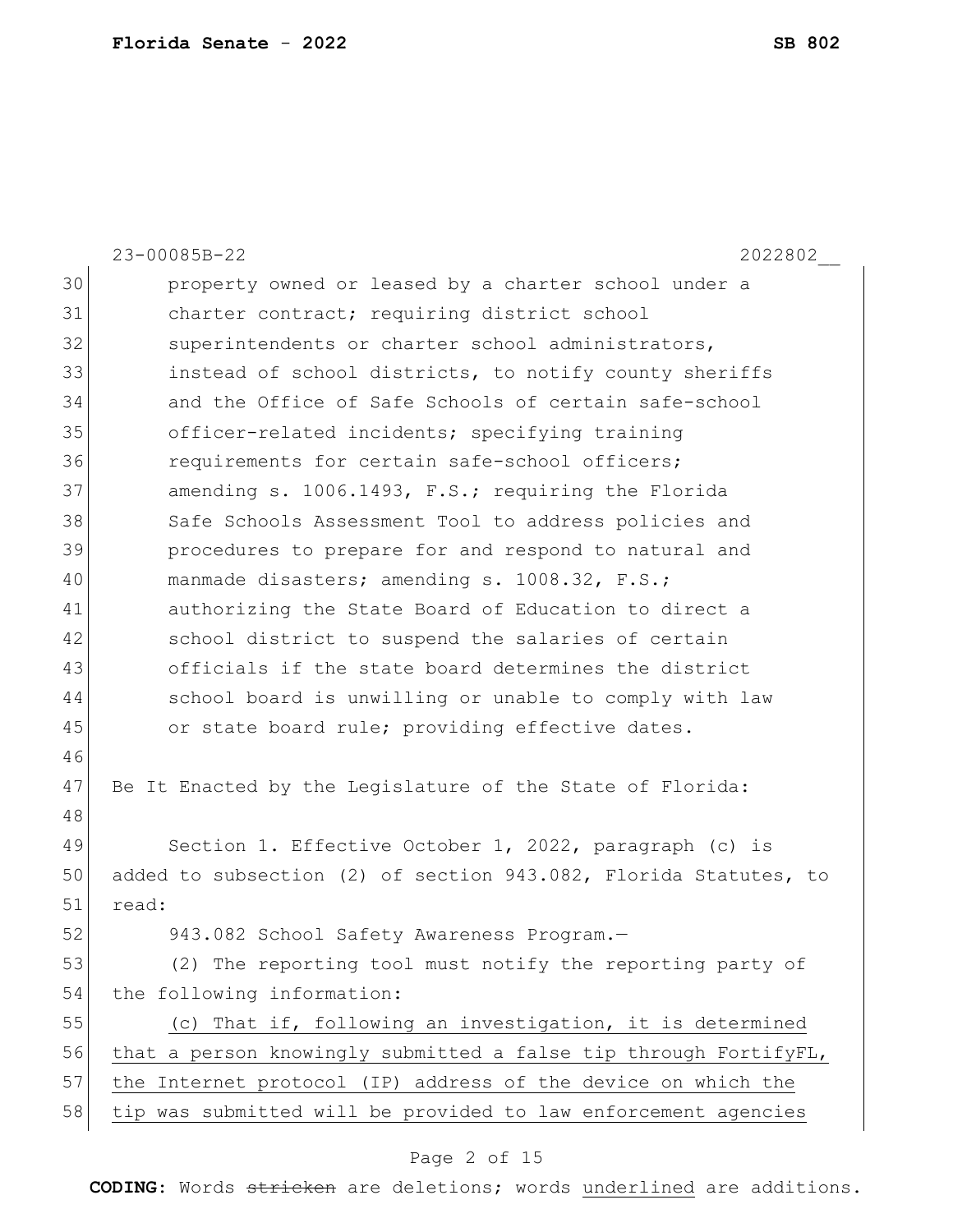|    | 23-00085B-22<br>2022802                                                                                                         |  |  |  |  |  |  |  |  |  |  |
|----|---------------------------------------------------------------------------------------------------------------------------------|--|--|--|--|--|--|--|--|--|--|
| 59 | for further investigation, and the reporting party may be                                                                       |  |  |  |  |  |  |  |  |  |  |
| 60 | subject to criminal penalties under s. 837.05. In all other<br>circumstances, unless the reporting party has chosen to disclose |  |  |  |  |  |  |  |  |  |  |
| 61 |                                                                                                                                 |  |  |  |  |  |  |  |  |  |  |
| 62 | his or her identity, the report will remain anonymous.                                                                          |  |  |  |  |  |  |  |  |  |  |
| 63 | Section 2. Subsection (9) of section 1001.11, Florida                                                                           |  |  |  |  |  |  |  |  |  |  |
| 64 | Statutes, is amended to read:                                                                                                   |  |  |  |  |  |  |  |  |  |  |
| 65 | 1001.11 Commissioner of Education; other duties.-                                                                               |  |  |  |  |  |  |  |  |  |  |
| 66 | (9) The commissioner shall oversee and enforce compliance                                                                       |  |  |  |  |  |  |  |  |  |  |
| 67 | with the requirements relating to school safety and security                                                                    |  |  |  |  |  |  |  |  |  |  |
| 68 | requirements of the Marjory Stoneman Douglas High School Public                                                                 |  |  |  |  |  |  |  |  |  |  |
| 69 | Safety Act, chapter 2018-3, Laws of Florida, by school                                                                          |  |  |  |  |  |  |  |  |  |  |
| 70 | districts; district school superintendents; and public schools,                                                                 |  |  |  |  |  |  |  |  |  |  |
| 71 | including charter schools. Upon notification by the Office of                                                                   |  |  |  |  |  |  |  |  |  |  |
| 72 | Safe Schools of a school district's substantiated noncompliance                                                                 |  |  |  |  |  |  |  |  |  |  |
| 73 | with school safety and security requirements, the commissioner                                                                  |  |  |  |  |  |  |  |  |  |  |
| 74 | must require the district school board to withhold further                                                                      |  |  |  |  |  |  |  |  |  |  |
| 75 | payment of the salary of the superintendent, as authorized under                                                                |  |  |  |  |  |  |  |  |  |  |
| 76 | s. 1001.42(13) (b). Upon notification by the Office of Safe                                                                     |  |  |  |  |  |  |  |  |  |  |
| 77 | Schools that a charter school has failed to comply with the                                                                     |  |  |  |  |  |  |  |  |  |  |
| 78 | requirements relating to school safety and security, the                                                                        |  |  |  |  |  |  |  |  |  |  |
| 79 | commissioner must facilitate compliance by charter schools by                                                                   |  |  |  |  |  |  |  |  |  |  |
| 80 | recommending actions to the district school board pursuant to s.                                                                |  |  |  |  |  |  |  |  |  |  |
| 81 | 1002.33. The commissioner must facilitate compliance to the                                                                     |  |  |  |  |  |  |  |  |  |  |
| 82 | maximum extent provided under law, identify incidents of                                                                        |  |  |  |  |  |  |  |  |  |  |
| 83 | noncompliance, and impose or recommend to the State Board of                                                                    |  |  |  |  |  |  |  |  |  |  |
| 84 | Education, the Governor, or the Legislature enforcement and                                                                     |  |  |  |  |  |  |  |  |  |  |
| 85 | sanctioning actions pursuant to s. 1008.32 and other authority                                                                  |  |  |  |  |  |  |  |  |  |  |
| 86 | granted under law.                                                                                                              |  |  |  |  |  |  |  |  |  |  |
| 87 | Section 3. Paragraph (e) of subsection (4) of section                                                                           |  |  |  |  |  |  |  |  |  |  |

# Page 3 of 15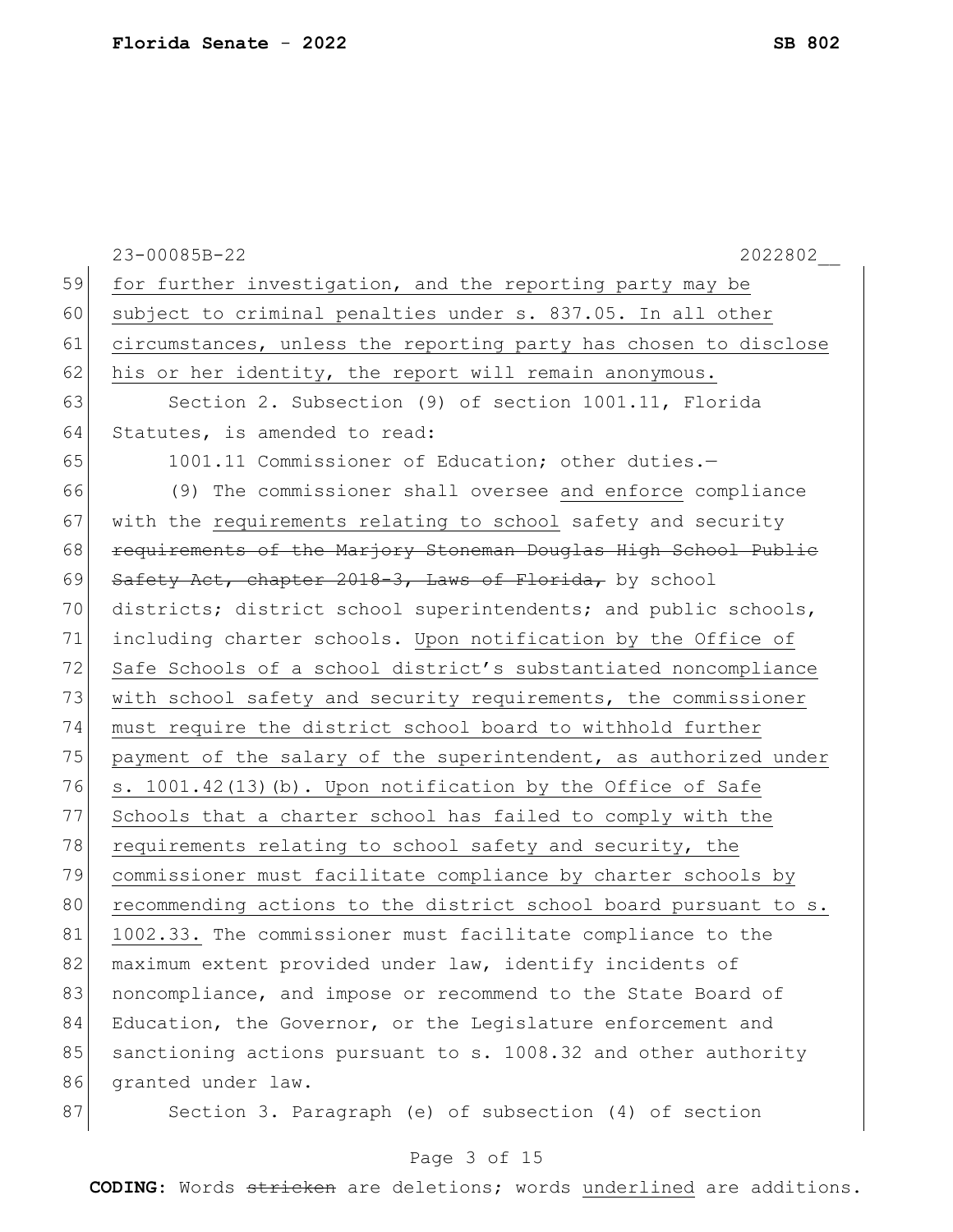23-00085B-22 2022802\_\_ 88 1001.20, Florida Statutes, is amended to read: 89 1001.20 Department under direction of state board. 90 (4) The Department of Education shall establish the 91 following offices within the Office of the Commissioner of 92 Education which shall coordinate their activities with all other 93 divisions and offices: 94 (e) *Office of Inspector General.*—Organized using existing 95 resources and funds and responsible for promoting 96 accountability, efficiency, and effectiveness and detecting 97 fraud and abuse within school districts, the Florida School for 98 the Deaf and the Blind, and Florida College System institutions 99 in Florida. If the Commissioner of Education determines that a 100 district school board, the Board of Trustees for the Florida 101 School for the Deaf and the Blind, or a Florida College System 102 institution board of trustees is unwilling or unable to address 103 substantiated allegations made by any person relating to waste, 104 fraud, or financial mismanagement within the school district, 105 the Florida School for the Deaf and the Blind, or the Florida 106 College System institution, the office must shall conduct, 107 coordinate, or request investigations into such substantiated 108 allegations. If the Commissioner of Education determines that a 109 district school board is unwilling or unable to address credible 110 allegations made by any person relating to compliance with the 111 requirements relating to school safety and security, the office 112 must conduct, coordinate, or request investigations into such 113 allegations. The office shall investigate allegations or reports 114 of possible fraud or abuse against a district school board made 115 by any member of the Cabinet; the presiding officer of either 116 house of the Legislature; a chair of a substantive or

## Page 4 of 15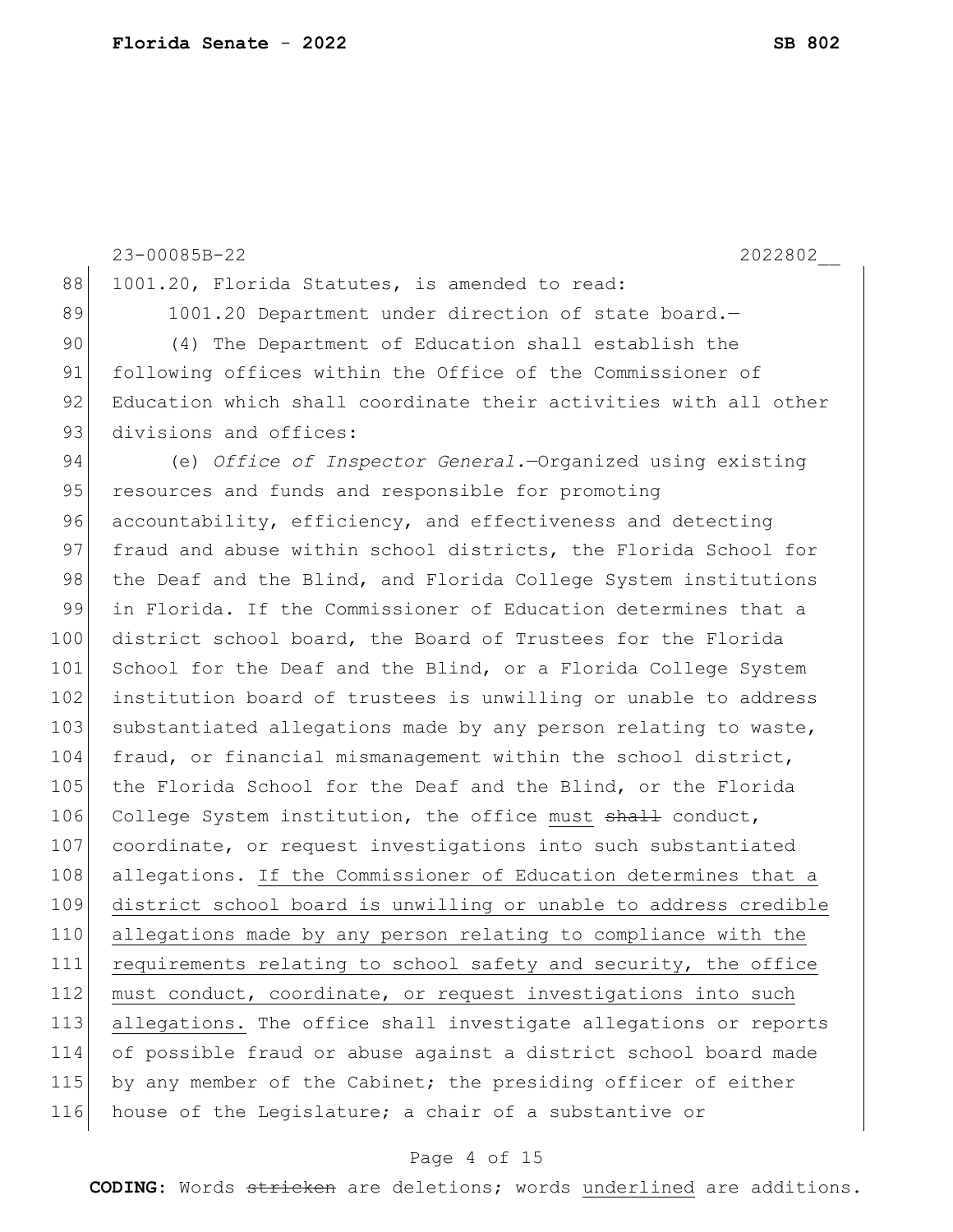|     | 23-00085B-22<br>2022802                                              |  |  |  |  |  |  |  |  |  |  |
|-----|----------------------------------------------------------------------|--|--|--|--|--|--|--|--|--|--|
| 117 | appropriations committee with jurisdiction; or a member of the       |  |  |  |  |  |  |  |  |  |  |
| 118 | board for which an investigation is sought. The office shall         |  |  |  |  |  |  |  |  |  |  |
| 119 | have access to all information and personnel necessary to            |  |  |  |  |  |  |  |  |  |  |
| 120 | perform its duties and shall have all of its current powers,         |  |  |  |  |  |  |  |  |  |  |
| 121 | duties, and responsibilities authorized in s. 20.055.                |  |  |  |  |  |  |  |  |  |  |
| 122 | Section 4. Present subsections (14) and (15) of section              |  |  |  |  |  |  |  |  |  |  |
| 123 | 1001.212, Florida Statutes, are redesignated as subsections (15)     |  |  |  |  |  |  |  |  |  |  |
| 124 | and (16), respectively, a new subsection (14) and subsection         |  |  |  |  |  |  |  |  |  |  |
| 125 | $(17)$ are added to that section, and subsections $(2)$ and $(6)$ of |  |  |  |  |  |  |  |  |  |  |
| 126 | that section are amended, to read:                                   |  |  |  |  |  |  |  |  |  |  |
| 127 | 1001.212 Office of Safe Schools.-There is created in the             |  |  |  |  |  |  |  |  |  |  |
| 128 | Department of Education the Office of Safe Schools. The office       |  |  |  |  |  |  |  |  |  |  |
| 129 | is fully accountable to the Commissioner of Education. The           |  |  |  |  |  |  |  |  |  |  |
| 130 | office shall serve as a central repository for best practices,       |  |  |  |  |  |  |  |  |  |  |
| 131 | training standards, and compliance oversight in all matters          |  |  |  |  |  |  |  |  |  |  |
| 132 | regarding school safety and security, including prevention           |  |  |  |  |  |  |  |  |  |  |
| 133 | efforts, intervention efforts, and emergency preparedness            |  |  |  |  |  |  |  |  |  |  |
| 134 | planning. The office shall:                                          |  |  |  |  |  |  |  |  |  |  |
| 135 | (2) Provide ongoing professional development opportunities           |  |  |  |  |  |  |  |  |  |  |
| 136 | to school district and charter school personnel.                     |  |  |  |  |  |  |  |  |  |  |
| 137 | (6) Coordinate with the Department of Law Enforcement to             |  |  |  |  |  |  |  |  |  |  |
| 138 | provide a unified search tool, known as the Florida School           |  |  |  |  |  |  |  |  |  |  |
| 139 | Safety Portal, contralized integrated data repository and data       |  |  |  |  |  |  |  |  |  |  |
| 140 | analytics resources to improve access to timely, complete, and       |  |  |  |  |  |  |  |  |  |  |
| 141 | accurate information integrating data from, at a minimum, but        |  |  |  |  |  |  |  |  |  |  |
| 142 | not limited to, the following data sources by August 1, 2019:        |  |  |  |  |  |  |  |  |  |  |
| 143 | Social media Internet posts;<br>(a)                                  |  |  |  |  |  |  |  |  |  |  |
| 144 | (b) The Department of Children and Families;                         |  |  |  |  |  |  |  |  |  |  |
| 145 | (c) The Department of Law Enforcement;                               |  |  |  |  |  |  |  |  |  |  |

# Page 5 of 15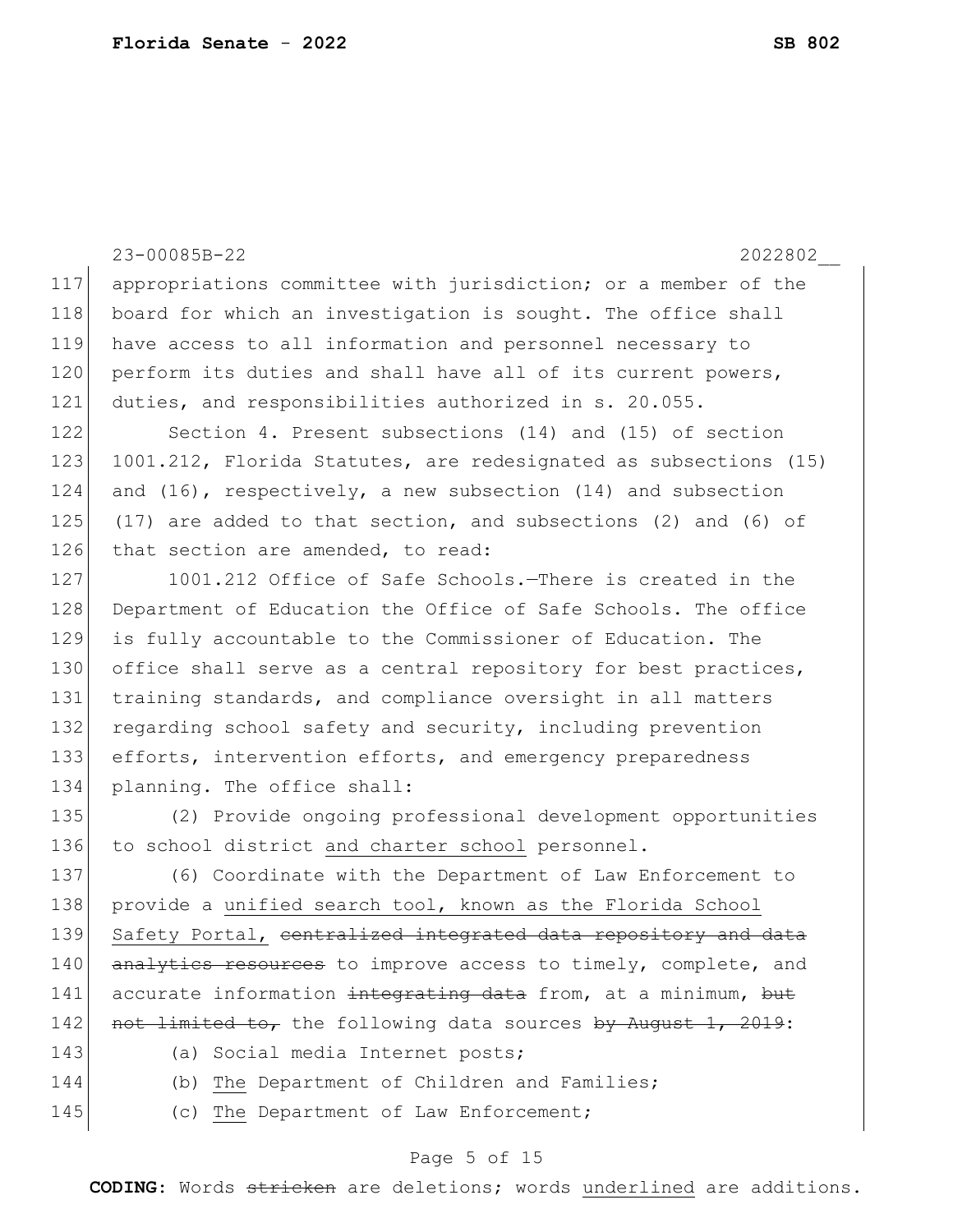|     | 23-00085B-22<br>2022802                                          |  |  |  |  |  |  |  |  |  |  |
|-----|------------------------------------------------------------------|--|--|--|--|--|--|--|--|--|--|
| 146 | (d) The Department of Juvenile Justice;                          |  |  |  |  |  |  |  |  |  |  |
| 147 | (e) The mobile suspicious activity reporting tool known as       |  |  |  |  |  |  |  |  |  |  |
| 148 | FortifyFL;                                                       |  |  |  |  |  |  |  |  |  |  |
| 149 | (f) School environmental safety incident reports collected       |  |  |  |  |  |  |  |  |  |  |
| 150 | under subsection (8); and                                        |  |  |  |  |  |  |  |  |  |  |
| 151 | (g) Local law enforcement.                                       |  |  |  |  |  |  |  |  |  |  |
| 152 |                                                                  |  |  |  |  |  |  |  |  |  |  |
| 153 | Data that is exempt or confidential and exempt from public       |  |  |  |  |  |  |  |  |  |  |
| 154 | records requirements retains its exempt or confidential and      |  |  |  |  |  |  |  |  |  |  |
| 155 | exempt status when incorporated into the centralized integrated  |  |  |  |  |  |  |  |  |  |  |
| 156 | data repository. To maintain the confidentiality requirements    |  |  |  |  |  |  |  |  |  |  |
| 157 | attached to the information provided to the centralized          |  |  |  |  |  |  |  |  |  |  |
| 158 | integrated data repository by the various state and local        |  |  |  |  |  |  |  |  |  |  |
| 159 | agencies, data governance and security shall ensure compliance   |  |  |  |  |  |  |  |  |  |  |
| 160 | with all applicable state and federal data privacy requirements  |  |  |  |  |  |  |  |  |  |  |
| 161 | through the use of user authorization and role-based security,   |  |  |  |  |  |  |  |  |  |  |
| 162 | data anonymization and aggregation and auditing capabilities. To |  |  |  |  |  |  |  |  |  |  |
| 163 | maintain the confidentiality requirements attached to the        |  |  |  |  |  |  |  |  |  |  |
| 164 | information provided to the centralized integrated data          |  |  |  |  |  |  |  |  |  |  |
| 165 | repository by the various state and local agencies, each source  |  |  |  |  |  |  |  |  |  |  |
| 166 | agency providing data to the repository shall be the sole        |  |  |  |  |  |  |  |  |  |  |
| 167 | custodian of the data for the purpose of any request for         |  |  |  |  |  |  |  |  |  |  |
| 168 | inspection or copies thereof under chapter 119. The department   |  |  |  |  |  |  |  |  |  |  |
| 169 | shall only allow access to data from the source agencies in      |  |  |  |  |  |  |  |  |  |  |
| 170 | accordance with rules adopted by the respective source agencies  |  |  |  |  |  |  |  |  |  |  |
| 171 | and the requirements of the Federal Bureau of Investigation      |  |  |  |  |  |  |  |  |  |  |
| 172 | Criminal Justice Information Services security policy, where     |  |  |  |  |  |  |  |  |  |  |
| 173 | applicable.                                                      |  |  |  |  |  |  |  |  |  |  |
| 174 | (14) Develop, in coordination with the Division of               |  |  |  |  |  |  |  |  |  |  |

# Page 6 of 15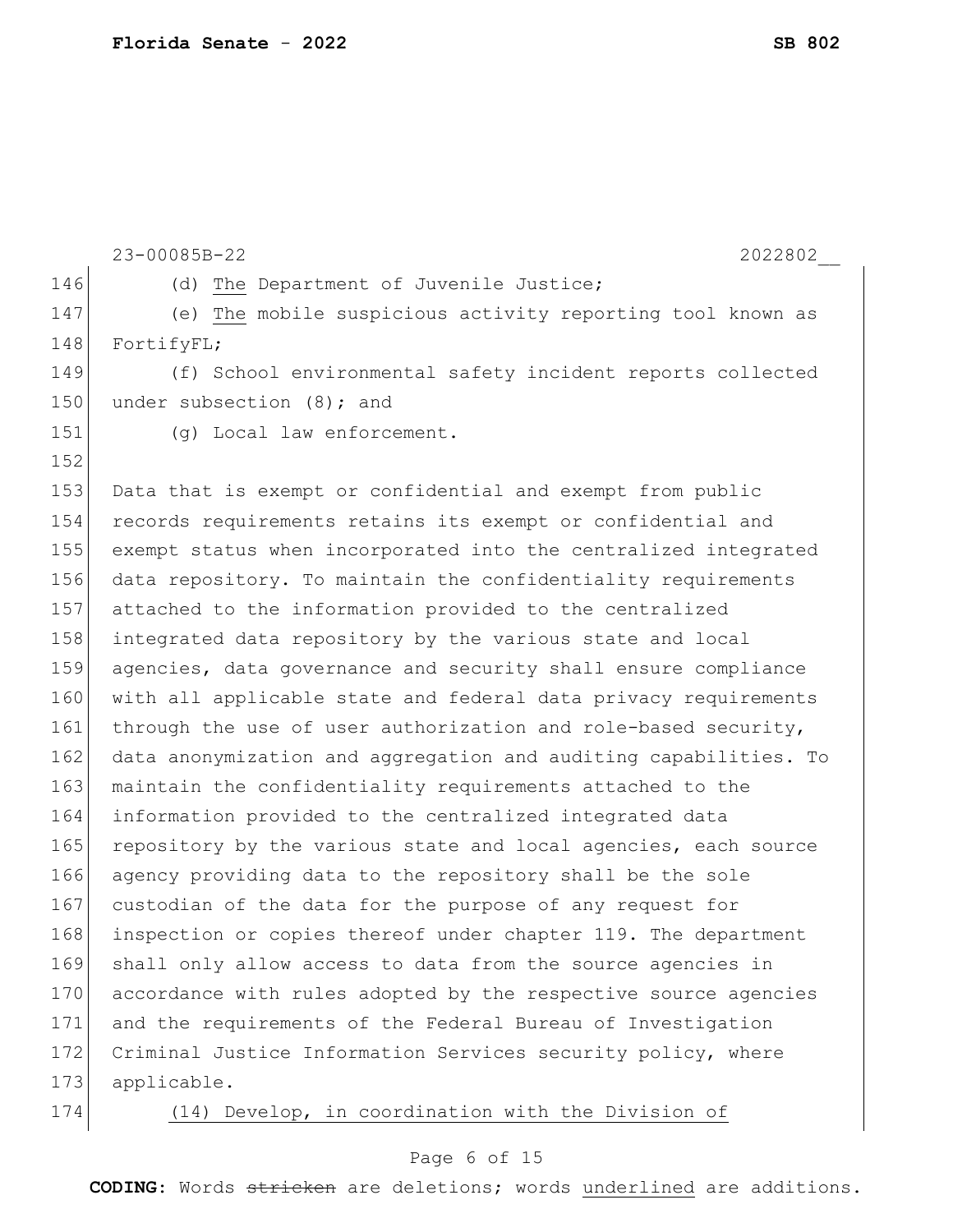|     | 23-00085B-22<br>2022802                                          |  |  |  |  |  |  |  |  |  |
|-----|------------------------------------------------------------------|--|--|--|--|--|--|--|--|--|
| 175 | Emergency Management; other federal, state, and local law        |  |  |  |  |  |  |  |  |  |
| 176 | enforcement agencies; fire and rescue agencies; and first        |  |  |  |  |  |  |  |  |  |
| 177 | responder agencies, a model family reunification plan for use by |  |  |  |  |  |  |  |  |  |
| 178 | child care facilities, public K-12 schools, and public           |  |  |  |  |  |  |  |  |  |
| 179 | postsecondary educational institutions that are closed or        |  |  |  |  |  |  |  |  |  |
| 180 | unexpectedly evacuated due to a natural or manmade disaster.     |  |  |  |  |  |  |  |  |  |
| 181 | This model plan must be reviewed annually and updated, as        |  |  |  |  |  |  |  |  |  |
| 182 | applicable.                                                      |  |  |  |  |  |  |  |  |  |
| 183 | (17) Maintain a current directory of public and private          |  |  |  |  |  |  |  |  |  |
| 184 | school-based diversion programs and cooperate with each judicial |  |  |  |  |  |  |  |  |  |
| 185 | circuit and the Department of Juvenile Justice to facilitate     |  |  |  |  |  |  |  |  |  |
| 186 | their efforts to monitor and enforce each governing body's       |  |  |  |  |  |  |  |  |  |
| 187 | compliance with s. 985.12.                                       |  |  |  |  |  |  |  |  |  |
| 188 | Section 5. Paragraph (a) of subsection (4) and paragraph         |  |  |  |  |  |  |  |  |  |
| 189 | (a) of subsection (7) of section 1006.07, Florida Statutes, are  |  |  |  |  |  |  |  |  |  |
| 190 | amended, and paragraph (d) is added to subsection (6) of that    |  |  |  |  |  |  |  |  |  |
| 191 | section, to read:                                                |  |  |  |  |  |  |  |  |  |
| 192 | 1006.07 District school board duties relating to student         |  |  |  |  |  |  |  |  |  |
| 193 | discipline and school safety. The district school board shall    |  |  |  |  |  |  |  |  |  |
| 194 | provide for the proper accounting for all students, for the      |  |  |  |  |  |  |  |  |  |
| 195 | attendance and control of students at school, and for proper     |  |  |  |  |  |  |  |  |  |
| 196 | attention to health, safety, and other matters relating to the   |  |  |  |  |  |  |  |  |  |
| 197 | welfare of students, including:                                  |  |  |  |  |  |  |  |  |  |
| 198 | (4) EMERGENCY DRILLS; EMERGENCY PROCEDURES.-                     |  |  |  |  |  |  |  |  |  |
| 199 | (a) Formulate and prescribe policies and procedures, in          |  |  |  |  |  |  |  |  |  |
| 200 | consultation with the appropriate public safety agencies, for    |  |  |  |  |  |  |  |  |  |
| 201 | emergency drills and for actual emergencies, including, but not  |  |  |  |  |  |  |  |  |  |
| 202 | limited to, fires, natural disasters, active assailant and       |  |  |  |  |  |  |  |  |  |
| 203 | hostage situations, and bomb threats, for all students and       |  |  |  |  |  |  |  |  |  |
|     | Page 7 of 15                                                     |  |  |  |  |  |  |  |  |  |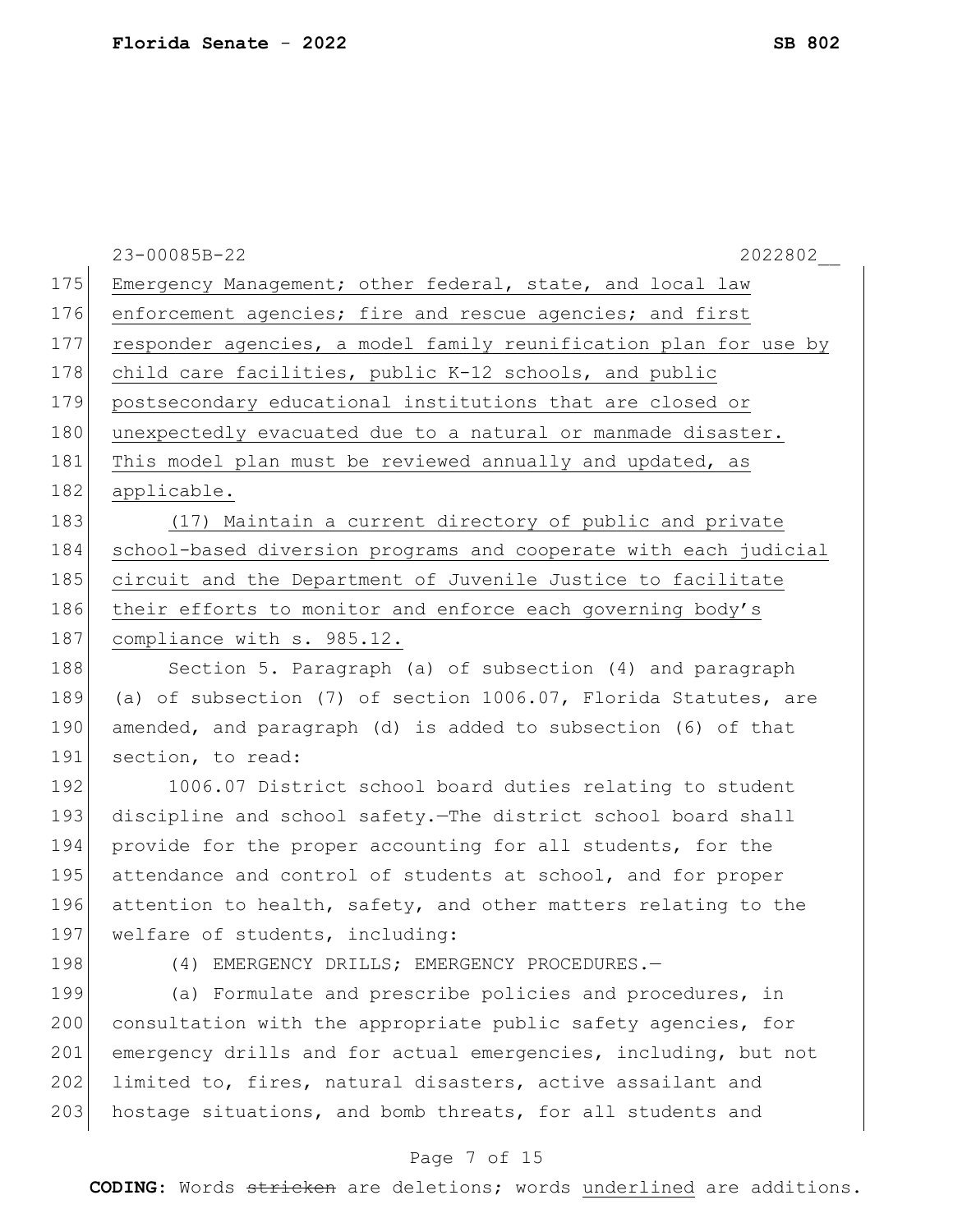|     | 23-00085B-22<br>2022802                                          |  |  |  |  |  |  |  |  |  |
|-----|------------------------------------------------------------------|--|--|--|--|--|--|--|--|--|
| 204 | faculty at all public schools of the district composed comprised |  |  |  |  |  |  |  |  |  |
| 205 | of grades K-12, pursuant to State Board of Education rules.      |  |  |  |  |  |  |  |  |  |
| 206 | Drills for active assailant and hostage situations must shall be |  |  |  |  |  |  |  |  |  |
| 207 | conducted in accordance with developmentally appropriate and     |  |  |  |  |  |  |  |  |  |
| 208 | age-appropriate procedures, as specified in State Board of       |  |  |  |  |  |  |  |  |  |
| 209 | Education rules at least as often as other emergency drills. Law |  |  |  |  |  |  |  |  |  |
| 210 | enforcement officers responsible for responding to the school in |  |  |  |  |  |  |  |  |  |
| 211 | the event of an active assailant emergency, as determined        |  |  |  |  |  |  |  |  |  |
| 212 | necessary by the sheriff in coordination with the district's     |  |  |  |  |  |  |  |  |  |
| 213 | school safety specialist, must be physically present on campus   |  |  |  |  |  |  |  |  |  |
| 214 | and directly involved in the execution of active assailant       |  |  |  |  |  |  |  |  |  |
| 215 | emergency drills. District school board policies must shall      |  |  |  |  |  |  |  |  |  |
| 216 | include commonly used alarm system responses for specific types  |  |  |  |  |  |  |  |  |  |
| 217 | of emergencies and verification by each school that drills have  |  |  |  |  |  |  |  |  |  |
| 218 | been provided as required by law, State Board of Education       |  |  |  |  |  |  |  |  |  |
| 219 | rules, and fire protection codes and may provide accommodations  |  |  |  |  |  |  |  |  |  |
| 220 | for drills conducted by exceptional student education centers.   |  |  |  |  |  |  |  |  |  |
| 221 | District school boards shall establish emergency response and    |  |  |  |  |  |  |  |  |  |
| 222 | emergency preparedness policies and procedures that include, but |  |  |  |  |  |  |  |  |  |
| 223 | are not limited to, identifying the individuals responsible for  |  |  |  |  |  |  |  |  |  |
| 224 | contacting the primary emergency response agency and the         |  |  |  |  |  |  |  |  |  |
| 225 | emergency response agency that is responsible for notifying the  |  |  |  |  |  |  |  |  |  |
| 226 | school district for each type of emergency. The State Board of   |  |  |  |  |  |  |  |  |  |
| 227 | Education shall refer to recommendations provided in reports     |  |  |  |  |  |  |  |  |  |
| 228 | published pursuant to s. 943.687 for guidance and, by August 1,  |  |  |  |  |  |  |  |  |  |
| 229 | 2023, consult with state and local constituencies to adopt rules |  |  |  |  |  |  |  |  |  |
| 230 | applicable to the requirements of this subsection which, at a    |  |  |  |  |  |  |  |  |  |
| 231 | minimum, define the terms "emergency drill," "active threat,"    |  |  |  |  |  |  |  |  |  |
| 232 | and "after-action report" and establish minimum emergency drill  |  |  |  |  |  |  |  |  |  |

# Page 8 of 15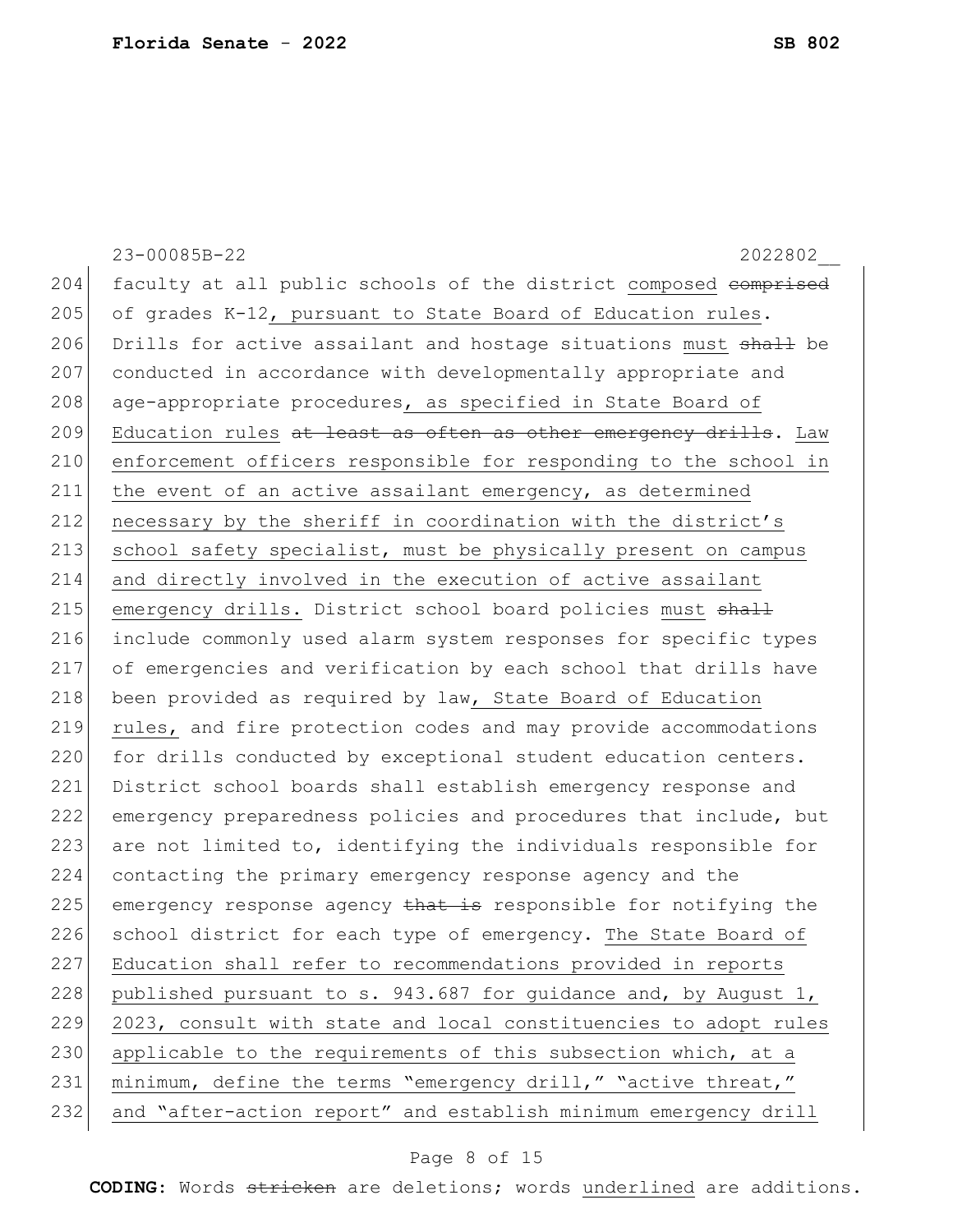23-00085B-22 2022802\_\_ 233 policies and procedures related to the timing, frequency, 234 participation, training, notification, accommodations, and 235 responses to threat situations by incident type, school level, 236 school type, and student and school characteristics. The rules 237 must require all types of emergency drills to be conducted no 238 less frequently than on an annual school year basis. 239 (6) SAFETY AND SECURITY BEST PRACTICES.—Each district 240 school superintendent shall establish policies and procedures 241 for the prevention of violence on school grounds, including the 242 assessment of and intervention with individuals whose behavior 243 poses a threat to the safety of the school community. 244 (d) Each district school board and charter school governing 245 board shall adopt, in coordination with local law enforcement 246 agencies, a family reunification plan to reunite students and 247 employees with their families in the event that a school is 248 closed or unexpectedly evacuated due to a natural or manmade 249 disaster. This reunification plan must be reviewed annually and 250 updated, as applicable. 251 (7) THREAT ASSESSMENT TEAMS.—Each district school board 252 shall adopt policies for the establishment of threat assessment 253 teams at each school whose duties include the coordination of 254 resources and assessment and intervention with individuals whose 255 behavior may pose a threat to the safety of school staff or 256 students consistent with the model policies developed by the 257 Office of Safe Schools. Such policies must include procedures 258 for referrals to mental health services identified by the school 259 district pursuant to s. 1012.584(4), when appropriate, and 260 procedures for behavioral threat assessments in compliance with 261 the instrument developed pursuant to s. 1001.212(12).

## Page 9 of 15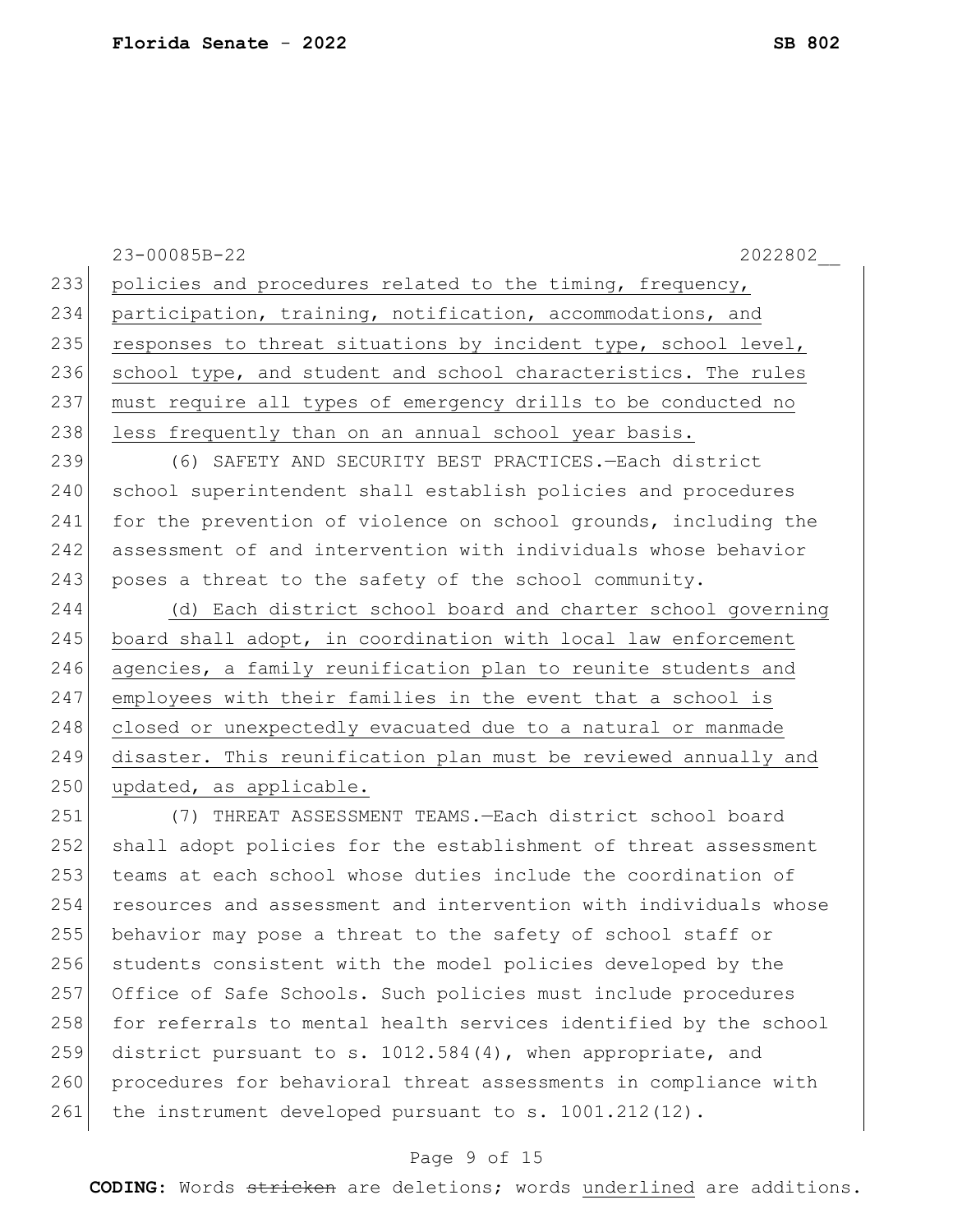23-00085B-22 2022802\_\_ 262 (a) A threat assessment team shall include persons with 263 expertise in counseling, instruction, school administration, and 264 law enforcement. All members of the threat assessment team must 265 be involved in the threat assessment process and final 266 decisionmaking. The threat assessment teams shall identify 267 members of the school community to whom threatening behavior 268 should be reported and provide guidance to students, faculty, 269 and staff regarding recognition of threatening or aberrant 270 behavior that may represent a threat to the community, school, 271 or self. Upon the availability of the behavioral threat 272 assessment instrument developed pursuant to s. 1001.212(12), the 273 threat assessment team shall use that instrument. 274 Section 6. Present subsection (6) of section 1006.12, 275 Florida Statutes, is redesignated as subsection  $(8)$ , a new 276 subsection (6) and subsection (7) are added to that section, and 277 paragraph (c) of subsection (1), paragraphs (a) and (b) of 278 subsection  $(2)$ , and subsection  $(5)$  of that section are amended, 279 to read: 280 1006.12 Safe-school officers at each public school.—For the 281 protection and safety of school personnel, property, students, 282 and visitors, each district school board and school district 283 superintendent shall partner with law enforcement agencies or 284 security agencies to establish or assign one or more safe-school 285 officers at each school facility within the district, including 286 charter schools. A district school board must collaborate with

 charter school governing boards to facilitate charter school access to all safe-school officer options available under this section. The school district may implement any combination of 290 the options in subsections  $(1)-(4)$  to best meet the needs of the

## Page 10 of 15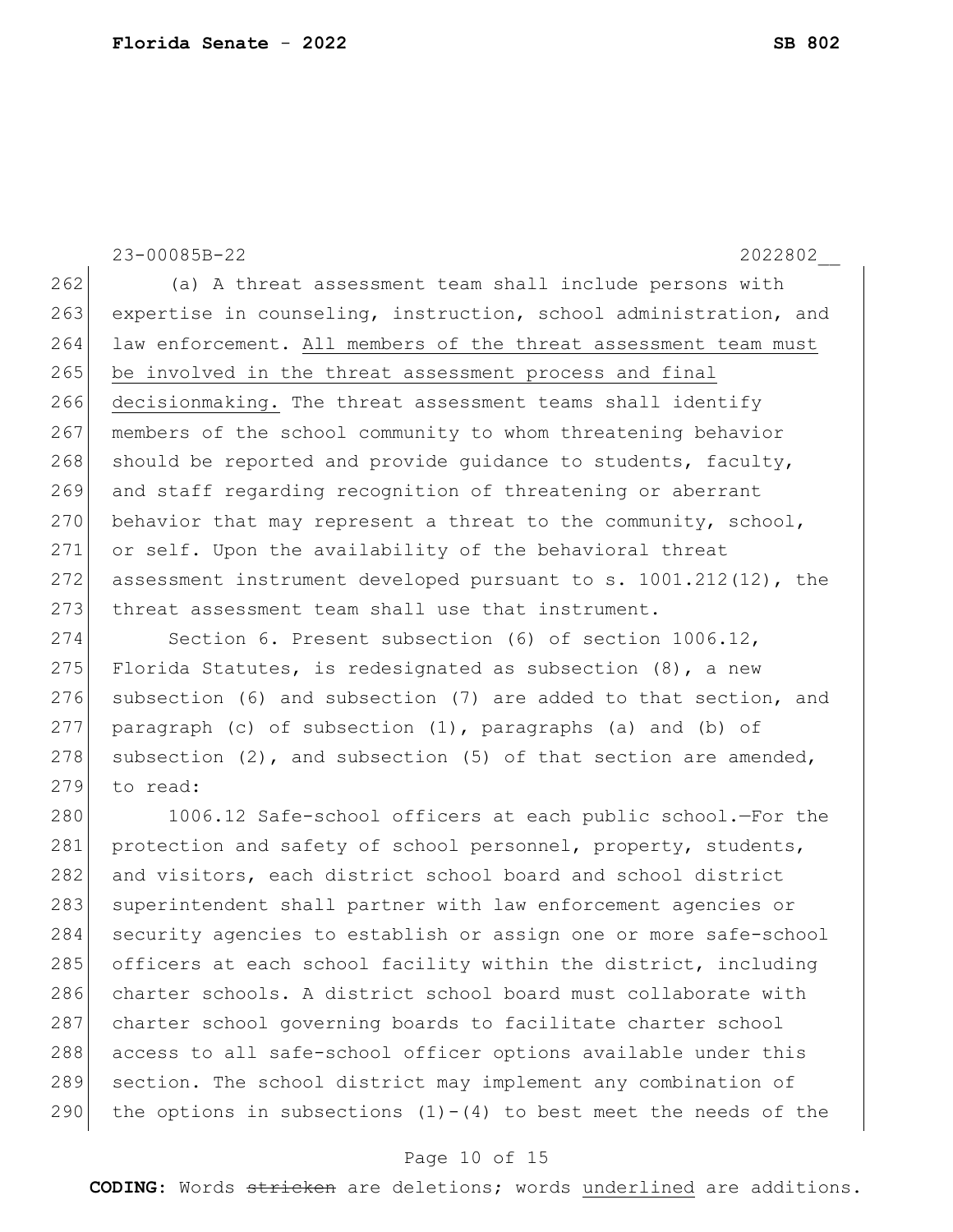23-00085B-22 2022802\_\_ 291 school district and charter schools. 292 (1) SCHOOL RESOURCE OFFICER.—A school district may 293 establish school resource officer programs through a cooperative 294 agreement with law enforcement agencies.  $295$  (c) Complete mental health crisis intervention training 296 using a curriculum developed by a national organization with 297 expertise in mental health crisis intervention. The training 298 shall improve officers' knowledge and skills as first responders 299 to incidents involving students with emotional disturbance or 300 | mental illness, including de-escalation skills to ensure student 301 and officer safety. 302 (2) SCHOOL SAFETY OFFICER.—A school district may commission 303 one or more school safety officers for the protection and safety 304 of school personnel, property, and students within the school 305 district. The district school superintendent may recommend, and 306 the district school board may appoint, one or more school safety 307 officers. 308 (a) School safety officers shall undergo criminal 309 background checks, drug testing, and a psychological evaluation 310 and be law enforcement officers, as defined in s.  $943.10(1)$ , 311 certified under the provisions of chapter 943 and employed by 312 either a law enforcement agency or by the district school board. 313 If the officer is employed by the district school board, the 314 district school board is the employing agency for purposes of 315 chapter 943, and must comply with the provisions of that 316 chapter.

317 (b) A school safety officer has and shall exercise the 318 power to make arrests for violations of law on district school 319 board property or on property owned or leased by a charter

## Page 11 of 15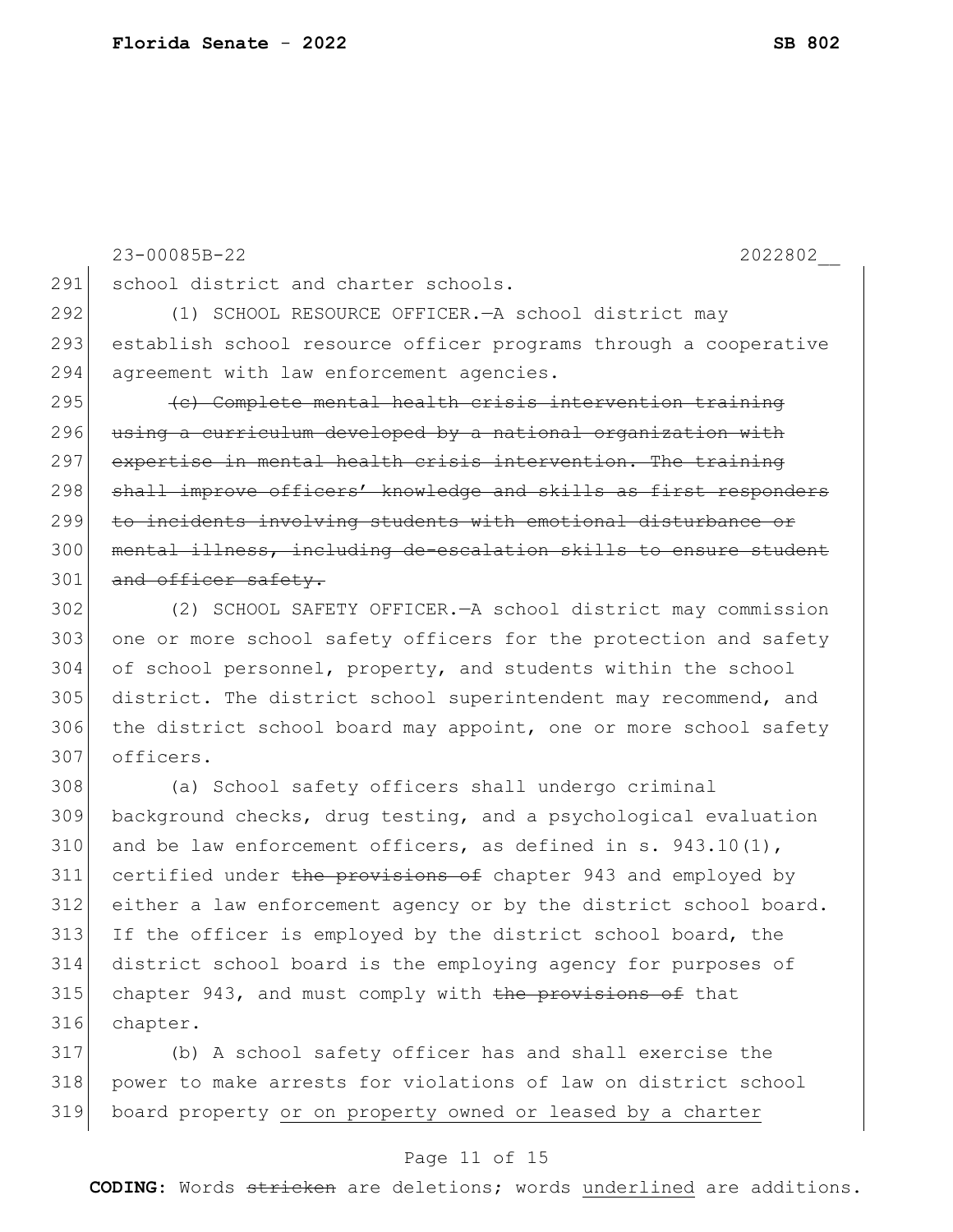|     | 23-00085B-22<br>2022802                                             |
|-----|---------------------------------------------------------------------|
| 320 | school under a charter contract, as applicable, and to arrest       |
| 321 | persons, whether on or off such property, who violate any law on    |
| 322 | such property under the same conditions that deputy sheriffs are    |
| 323 | authorized to make arrests. A school safety officer has the         |
| 324 | authority to carry weapons when performing his or her official      |
| 325 | duties.                                                             |
| 326 | (5) NOTIFICATION. - The district school superintendent or           |
| 327 | charter school administrator school district shall notify the       |
| 328 | county sheriff and the Office of Safe Schools immediately after,    |
| 329 | but no later than 72 hours after:                                   |
| 330 | (a) A safe-school officer is dismissed for misconduct or is         |
| 331 | otherwise disciplined.                                              |
| 332 | (b) A safe-school officer discharges his or her firearm in          |
| 333 | the exercise of the safe-school officer's duties, other than for    |
| 334 | training purposes.                                                  |
| 335 | (6) CRISIS INTERVENTION TRAINING. - Each safe-school officer        |
| 336 | who is also a sworn law enforcement officer shall complete          |
| 337 | mental health crisis intervention training using a curriculum       |
| 338 | developed by a national organization with expertise in mental       |
| 339 | health crisis intervention. The training must improve the           |
| 340 | officer's knowledge and skills as a first responder to incidents    |
| 341 | involving students with emotional disturbance or mental illness,    |
| 342 | including de-escalation skills to ensure student and officer        |
| 343 | safety.                                                             |
| 344 | LIMITATIONS. - An individual must satisfy the background<br>(7)     |
| 345 | screening, psychological evaluation, and drug test requirements     |
| 346 | and be approved by the sheriff before participating in any          |
| 347 | training required by $s. 30.15(1)$ (k), which may be conducted only |
| 348 | by a sheriff.                                                       |

# Page 12 of 15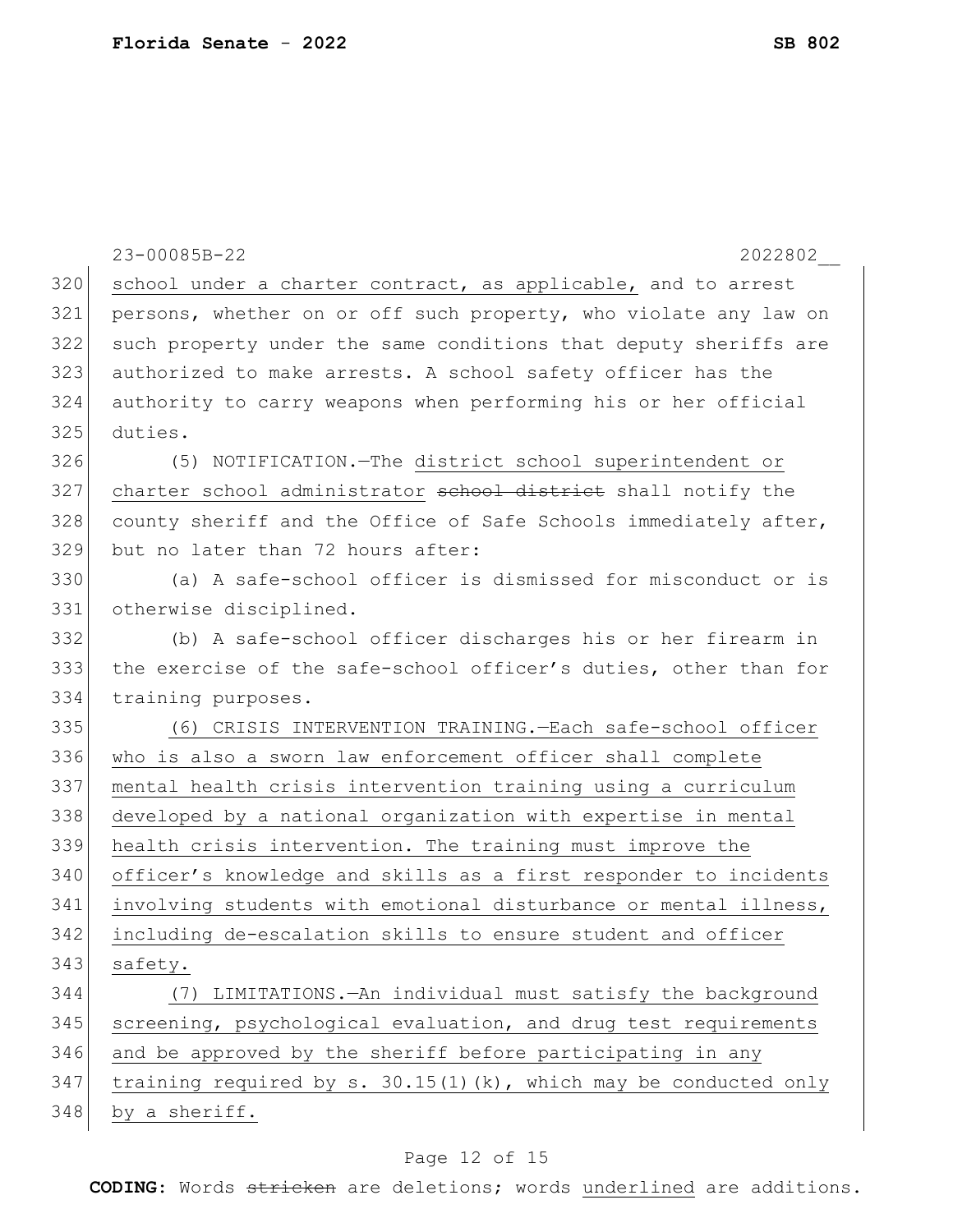23-00085B-22 2022802\_\_ 349 350 If a district school board, through its adopted policies, 351 procedures, or actions, denies a charter school access to any 352 safe-school officer options pursuant to this section, the school 353 district must assign a school resource officer or school safety 354 officer to the charter school. Under such circumstances, the 355 charter school's share of the costs of the school resource 356 officer or school safety officer may not exceed the safe school 357 allocation funds provided to the charter school pursuant to s. 358 1011.62(13) and shall be retained by the school district. 359 Section 7. Paragraph (a) of subsection (2) of section 360 1006.1493, Florida Statutes, is amended to read: 361 1006.1493 Florida Safe Schools Assessment Tool.— 362 (2) The FSSAT must help school officials identify threats, 363 vulnerabilities, and appropriate safety controls for the schools 364 that they supervise, pursuant to the security risk assessment 365 requirements of s. 1006.07(6). 366 (a) At a minimum, the FSSAT must address all of the 367 following components: 368 1. School emergency and crisis preparedness planning; 369 2. Security, crime, and violence prevention policies and 370 procedures; 371 3. Physical security measures; 372 4. Professional development training needs; 373 5. An examination of support service roles in school  $374$  safety, security, and emergency planning; 375 6. School security and school police staffing, operational 376 practices, and related services; 377 377 7. School and community collaboration on school safety; and

## Page 13 of 15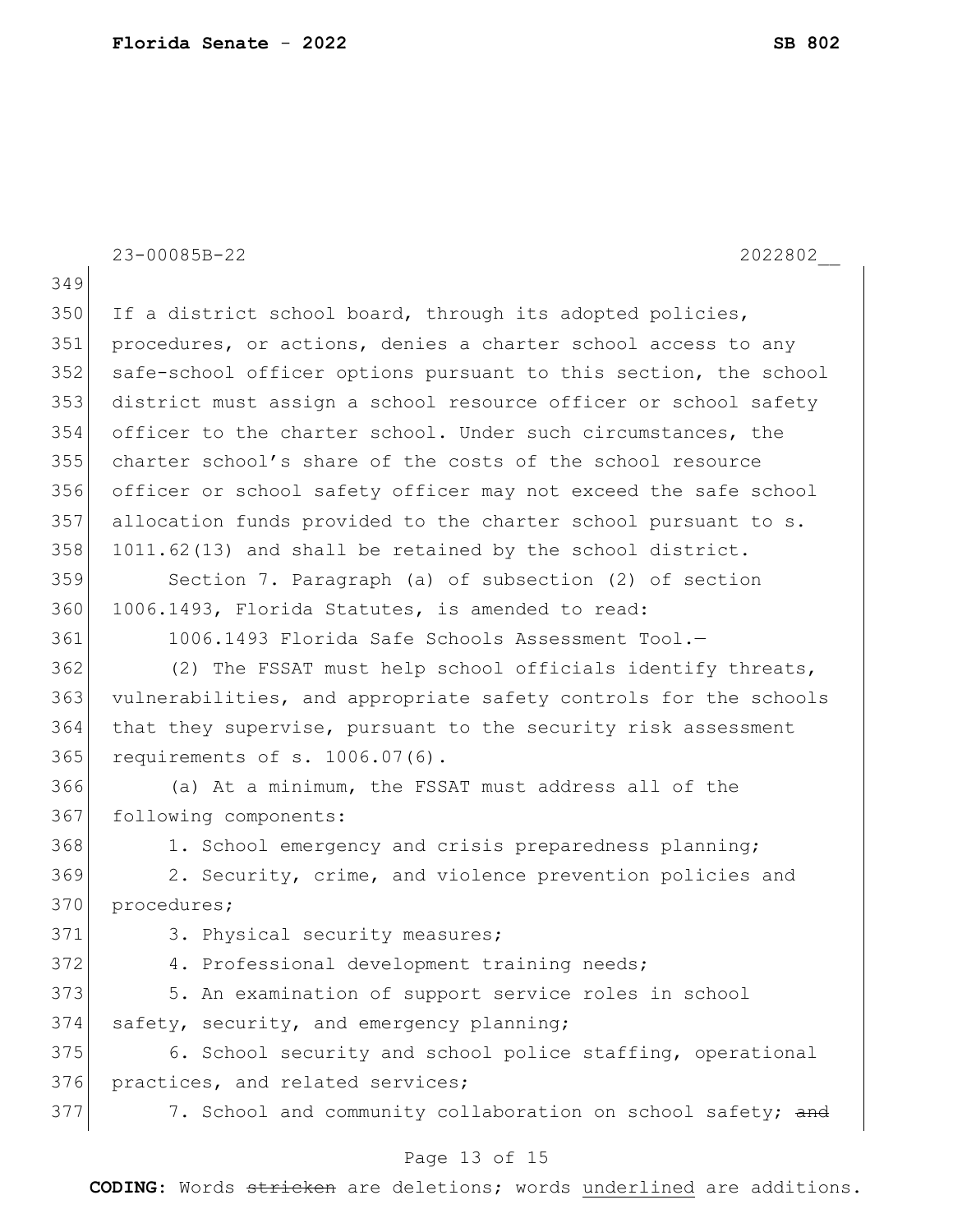| 378<br>8. Policies and procedures for school officials to prepare<br>379<br>for and respond to natural and manmade disasters, including<br>380<br>family reunification plans to reunite students and employees<br>381<br>with their families after a school is closed or unexpectedly<br>382<br>evacuated due to such disasters; and<br>383<br>9. A return on investment analysis of the recommended<br>384<br>physical security controls.<br>385<br>Section 8. Paragraph (e) is added to subsection (4) of<br>386<br>section 1008.32, Florida Statutes, to read:<br>387<br>1008.32 State Board of Education oversight enforcement<br>388<br>authority. The State Board of Education shall oversee the<br>389<br>performance of early learning coalitions, district school<br>390<br>boards, and Florida College System institution boards of<br>391<br>trustees in enforcement of all laws and rules. District school<br>392<br>boards and Florida College System institution boards of trustees<br>393<br>shall be primarily responsible for compliance with law and state<br>394<br>board rule.<br>395<br>(4) If the State Board of Education determines that an<br>396<br>early learning coalition, a district school board, or a Florida<br>397<br>College System institution board of trustees is unwilling or<br>398<br>unable to comply with law or state board rule within the<br>399<br>specified time, the state board has shall have the authority to<br>400<br>initiate any of the following actions: |     | 23-00085B-22<br>2022802                                |
|--------------------------------------------------------------------------------------------------------------------------------------------------------------------------------------------------------------------------------------------------------------------------------------------------------------------------------------------------------------------------------------------------------------------------------------------------------------------------------------------------------------------------------------------------------------------------------------------------------------------------------------------------------------------------------------------------------------------------------------------------------------------------------------------------------------------------------------------------------------------------------------------------------------------------------------------------------------------------------------------------------------------------------------------------------------------------------------------------------------------------------------------------------------------------------------------------------------------------------------------------------------------------------------------------------------------------------------------------------------------------------------------------------------------------------------------------------------------------------------------------------------------|-----|--------------------------------------------------------|
|                                                                                                                                                                                                                                                                                                                                                                                                                                                                                                                                                                                                                                                                                                                                                                                                                                                                                                                                                                                                                                                                                                                                                                                                                                                                                                                                                                                                                                                                                                                    |     |                                                        |
|                                                                                                                                                                                                                                                                                                                                                                                                                                                                                                                                                                                                                                                                                                                                                                                                                                                                                                                                                                                                                                                                                                                                                                                                                                                                                                                                                                                                                                                                                                                    |     |                                                        |
|                                                                                                                                                                                                                                                                                                                                                                                                                                                                                                                                                                                                                                                                                                                                                                                                                                                                                                                                                                                                                                                                                                                                                                                                                                                                                                                                                                                                                                                                                                                    |     |                                                        |
|                                                                                                                                                                                                                                                                                                                                                                                                                                                                                                                                                                                                                                                                                                                                                                                                                                                                                                                                                                                                                                                                                                                                                                                                                                                                                                                                                                                                                                                                                                                    |     |                                                        |
|                                                                                                                                                                                                                                                                                                                                                                                                                                                                                                                                                                                                                                                                                                                                                                                                                                                                                                                                                                                                                                                                                                                                                                                                                                                                                                                                                                                                                                                                                                                    |     |                                                        |
|                                                                                                                                                                                                                                                                                                                                                                                                                                                                                                                                                                                                                                                                                                                                                                                                                                                                                                                                                                                                                                                                                                                                                                                                                                                                                                                                                                                                                                                                                                                    |     |                                                        |
|                                                                                                                                                                                                                                                                                                                                                                                                                                                                                                                                                                                                                                                                                                                                                                                                                                                                                                                                                                                                                                                                                                                                                                                                                                                                                                                                                                                                                                                                                                                    |     |                                                        |
|                                                                                                                                                                                                                                                                                                                                                                                                                                                                                                                                                                                                                                                                                                                                                                                                                                                                                                                                                                                                                                                                                                                                                                                                                                                                                                                                                                                                                                                                                                                    |     |                                                        |
|                                                                                                                                                                                                                                                                                                                                                                                                                                                                                                                                                                                                                                                                                                                                                                                                                                                                                                                                                                                                                                                                                                                                                                                                                                                                                                                                                                                                                                                                                                                    |     |                                                        |
|                                                                                                                                                                                                                                                                                                                                                                                                                                                                                                                                                                                                                                                                                                                                                                                                                                                                                                                                                                                                                                                                                                                                                                                                                                                                                                                                                                                                                                                                                                                    |     |                                                        |
|                                                                                                                                                                                                                                                                                                                                                                                                                                                                                                                                                                                                                                                                                                                                                                                                                                                                                                                                                                                                                                                                                                                                                                                                                                                                                                                                                                                                                                                                                                                    |     |                                                        |
|                                                                                                                                                                                                                                                                                                                                                                                                                                                                                                                                                                                                                                                                                                                                                                                                                                                                                                                                                                                                                                                                                                                                                                                                                                                                                                                                                                                                                                                                                                                    |     |                                                        |
|                                                                                                                                                                                                                                                                                                                                                                                                                                                                                                                                                                                                                                                                                                                                                                                                                                                                                                                                                                                                                                                                                                                                                                                                                                                                                                                                                                                                                                                                                                                    |     |                                                        |
|                                                                                                                                                                                                                                                                                                                                                                                                                                                                                                                                                                                                                                                                                                                                                                                                                                                                                                                                                                                                                                                                                                                                                                                                                                                                                                                                                                                                                                                                                                                    |     |                                                        |
|                                                                                                                                                                                                                                                                                                                                                                                                                                                                                                                                                                                                                                                                                                                                                                                                                                                                                                                                                                                                                                                                                                                                                                                                                                                                                                                                                                                                                                                                                                                    |     |                                                        |
|                                                                                                                                                                                                                                                                                                                                                                                                                                                                                                                                                                                                                                                                                                                                                                                                                                                                                                                                                                                                                                                                                                                                                                                                                                                                                                                                                                                                                                                                                                                    |     |                                                        |
|                                                                                                                                                                                                                                                                                                                                                                                                                                                                                                                                                                                                                                                                                                                                                                                                                                                                                                                                                                                                                                                                                                                                                                                                                                                                                                                                                                                                                                                                                                                    |     |                                                        |
|                                                                                                                                                                                                                                                                                                                                                                                                                                                                                                                                                                                                                                                                                                                                                                                                                                                                                                                                                                                                                                                                                                                                                                                                                                                                                                                                                                                                                                                                                                                    |     |                                                        |
|                                                                                                                                                                                                                                                                                                                                                                                                                                                                                                                                                                                                                                                                                                                                                                                                                                                                                                                                                                                                                                                                                                                                                                                                                                                                                                                                                                                                                                                                                                                    |     |                                                        |
|                                                                                                                                                                                                                                                                                                                                                                                                                                                                                                                                                                                                                                                                                                                                                                                                                                                                                                                                                                                                                                                                                                                                                                                                                                                                                                                                                                                                                                                                                                                    |     |                                                        |
|                                                                                                                                                                                                                                                                                                                                                                                                                                                                                                                                                                                                                                                                                                                                                                                                                                                                                                                                                                                                                                                                                                                                                                                                                                                                                                                                                                                                                                                                                                                    |     |                                                        |
|                                                                                                                                                                                                                                                                                                                                                                                                                                                                                                                                                                                                                                                                                                                                                                                                                                                                                                                                                                                                                                                                                                                                                                                                                                                                                                                                                                                                                                                                                                                    |     |                                                        |
|                                                                                                                                                                                                                                                                                                                                                                                                                                                                                                                                                                                                                                                                                                                                                                                                                                                                                                                                                                                                                                                                                                                                                                                                                                                                                                                                                                                                                                                                                                                    |     |                                                        |
|                                                                                                                                                                                                                                                                                                                                                                                                                                                                                                                                                                                                                                                                                                                                                                                                                                                                                                                                                                                                                                                                                                                                                                                                                                                                                                                                                                                                                                                                                                                    | 401 | (e) When the noncompliance is related to school safety |
| 402<br>overseen by a district school board, direct the school district                                                                                                                                                                                                                                                                                                                                                                                                                                                                                                                                                                                                                                                                                                                                                                                                                                                                                                                                                                                                                                                                                                                                                                                                                                                                                                                                                                                                                                             |     |                                                        |
| 403<br>to suspend the salary of the district school superintendent and,                                                                                                                                                                                                                                                                                                                                                                                                                                                                                                                                                                                                                                                                                                                                                                                                                                                                                                                                                                                                                                                                                                                                                                                                                                                                                                                                                                                                                                            |     |                                                        |
| 404<br>if the superintendent is appointed, the salaries of the district                                                                                                                                                                                                                                                                                                                                                                                                                                                                                                                                                                                                                                                                                                                                                                                                                                                                                                                                                                                                                                                                                                                                                                                                                                                                                                                                                                                                                                            |     |                                                        |
| 405<br>school board members until such time as the noncompliance is                                                                                                                                                                                                                                                                                                                                                                                                                                                                                                                                                                                                                                                                                                                                                                                                                                                                                                                                                                                                                                                                                                                                                                                                                                                                                                                                                                                                                                                |     |                                                        |
| 406<br>remedied.                                                                                                                                                                                                                                                                                                                                                                                                                                                                                                                                                                                                                                                                                                                                                                                                                                                                                                                                                                                                                                                                                                                                                                                                                                                                                                                                                                                                                                                                                                   |     |                                                        |

# Page 14 of 15